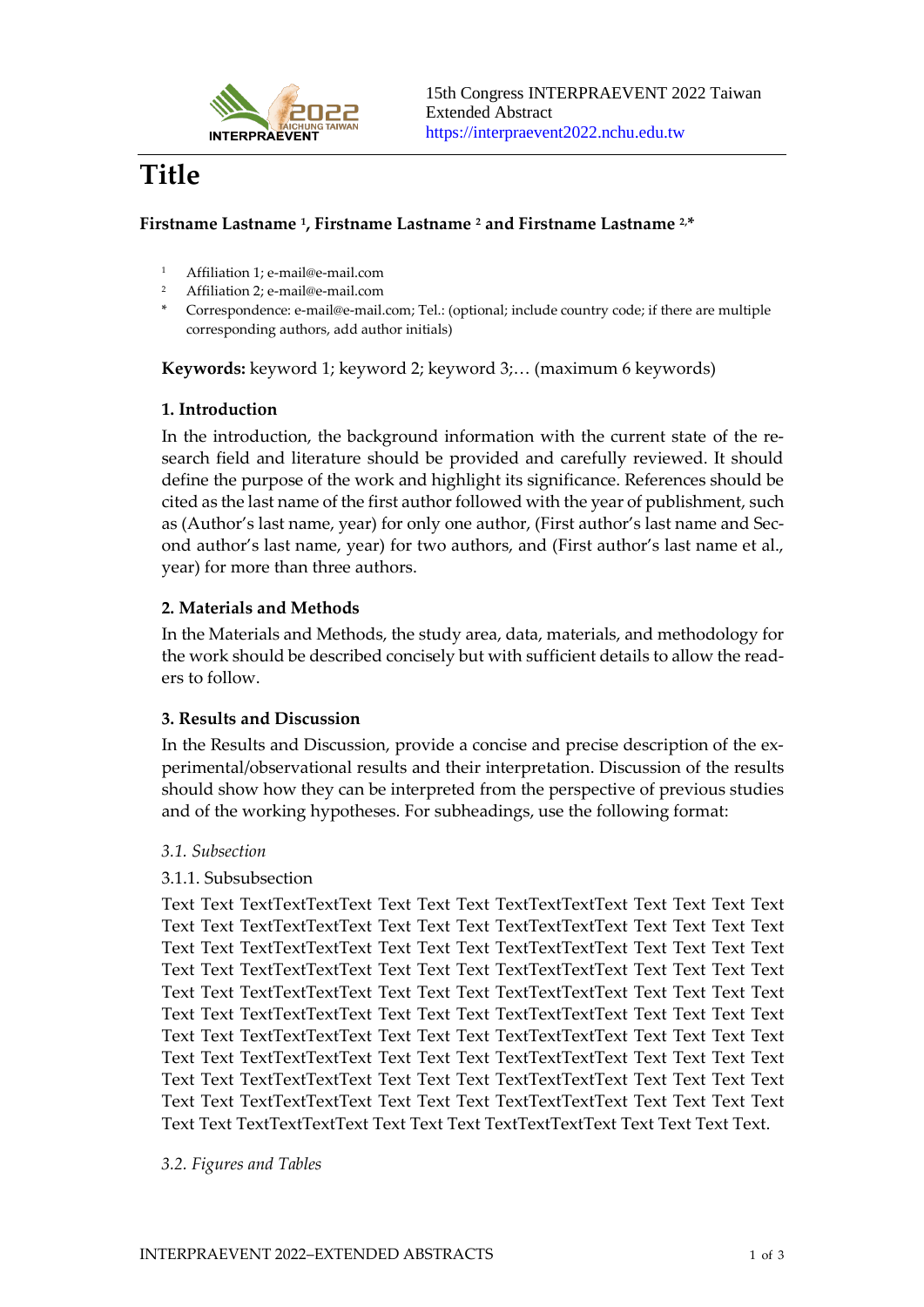All figures and tables should be cited in the main text as Figure 1, Table 1, etc.



**Figure 1.** This is a figure.

Text Text TextTextTextText Text Text Text TextTextTextText Text Text Text Text Text Text TextTextTextText Text Text Text TextTextTextText Text Text Text Text Text Text TextTextTextText Text Text Text TextTextTextText Text Text Text Text Text Text TextTextTextText Text Text Text TextTextTextText Text Text Text Text Text Text TextTextTextText Text Text Text TextTextTextText Text Text Text Text Text Text TextTextTextText Text Text Text TextTextTextText Text Text Text Text Text Text TextTextTextText Text Text Text TextTextTextText Text Text Text Text Text Text TextTextTextText Text Text Text TextTextTextText Text Text Text Text Text Text TextTextTextText Text Text Text TextTextTextText Text Text Text Text Text Text TextTextTextText Text Text Text TextTextTextText Text Text Text Text Text Text TextTextTextText Text Text Text TextTextTextText Text Text Text Text Text Text TextTextTextText Text Text Text TextTextTextText Text Text Text Text Text Text TextTextTextText Text Text Text TextTextTextText Text Text Text Text.

| Table 1. This is a table. |  |  |  |
|---------------------------|--|--|--|
|---------------------------|--|--|--|

| Title 1 | Title 2 | Title 3           |
|---------|---------|-------------------|
| entry 1 | data    | data              |
| entry 2 | data    | data <sup>1</sup> |

<sup>1</sup> Tables may have a footer.

Text Text TextTextTextText Text Text Text TextTextTextText Text Text Text Text Text Text TextTextTextText Text Text Text TextTextTextText Text Text Text Text Text Text TextTextTextText Text Text Text TextTextTextText Text Text Text Text Text Text TextTextTextText Text Text Text TextTextTextText Text Text Text Text Text Text TextTextTextText Text Text Text TextTextTextText Text Text Text Text Text Text TextTextTextText Text Text Text TextTextTextText Text Text Text Text Text Text TextTextTextText Text Text Text TextTextTextText Text Text Text Text Text Text TextTextTextText Text Text Text TextTextTextText Text Text Text Text Text Text TextTextTextText Text Text Text TextTextTextText Text Text Text Text Text Text TextTextTextText Text Text Text TextTextTextText Text Text Text Text Text Text TextTextTextText Text Text Text TextTextTextText Text Text Text Text.

#### **4. Conclusions**

Names of the headings and subheadings can be determined by the author(s) but they should follow the general logic of academic writings. The length of an extended abstract submitted to the symposium should be 3 pages, formatting as the MS word template provided here.

#### **References**